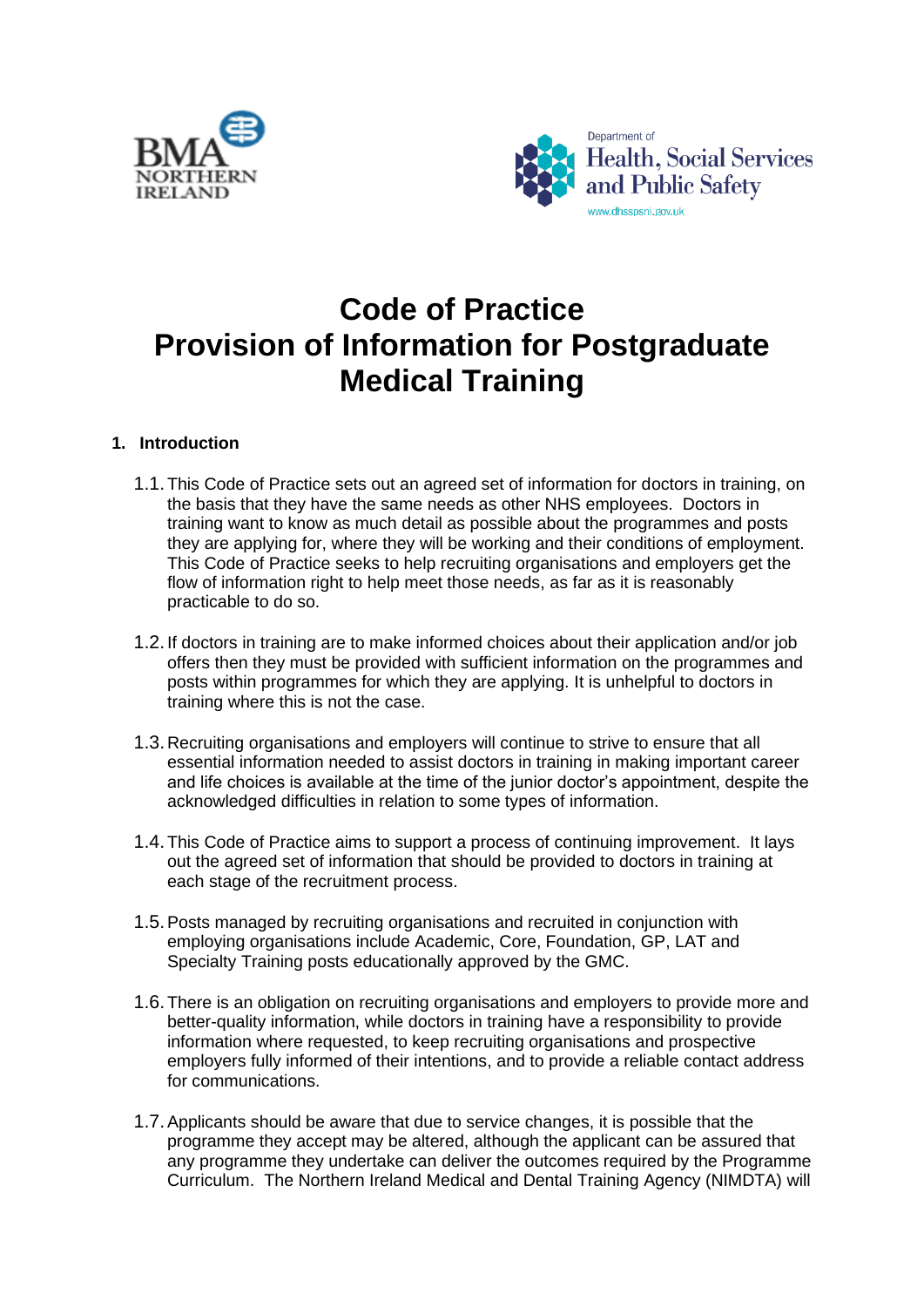



give applicants at least 6 weeks' notice, where possible, if there are changes to their posts or programmes. Personal circumstances should also be considered alongside training requirements in liaison with NIMDTA as well as service commitments, in reallocating doctors to units.

1.8.The timescales set out in this Code of Practice chiefly relate to the annual recruitment round for academic, foundation and specialty training. The good practice should also apply to any ad-hoc recruitment rounds that arise.

#### **2. Remit**

- 2.1.This Code of Practice applies to post-graduate medical recruitment in Northern Ireland. Similar versions have been published in Scotland, Wales and England.
- 2.2. It applies to recruitment to Foundation Training<sup>1</sup>, Core, Specialty Training, GP training, LAT and Academic training.
- 2.3.All training programmes and posts advertised through recruiting organisations will be GMC approved.

#### **3. Information required in advance of advertisement**

- 3.1.Advertisements will be placed in the appropriate media for a minimum of four weeks, and will conform to the requirements of employment law and the UK Borders Agency requirements for the Resident Labour Market Test (RLMT).
- 3.2.**FP only** During the national and academic recruitment rounds, programme information must be available for applicants to view on the UK Foundation Programme Application System (FPAS) for a minimum of eight weeks prior to doctors submitting their programme preferences. Information must be provided about which specialties are covered in each programme on FPAS. Salary scales for F1 and F2 doctors are published on the DHSSPS website.
- 3.3.Eligibility criteria will be published on all recruiting organisation's websites a minimum of four weeks before the recruitment round begins.
- 3.4.Recruiting organisations should provide as much information as possible about programmes and locations (including specific site(s) of work within multi-site organisations) on their websites.
- 3.5.**FP only** Foundation schools should clearly indicate whether applicants will be stating their preferences for rotations for both years of their programme; or just for the first year. To ensure transparency, foundation schools should publish information

<sup>1</sup> This document should be viewed in the context of the FP Reference Guide and the FP Applicant Guide.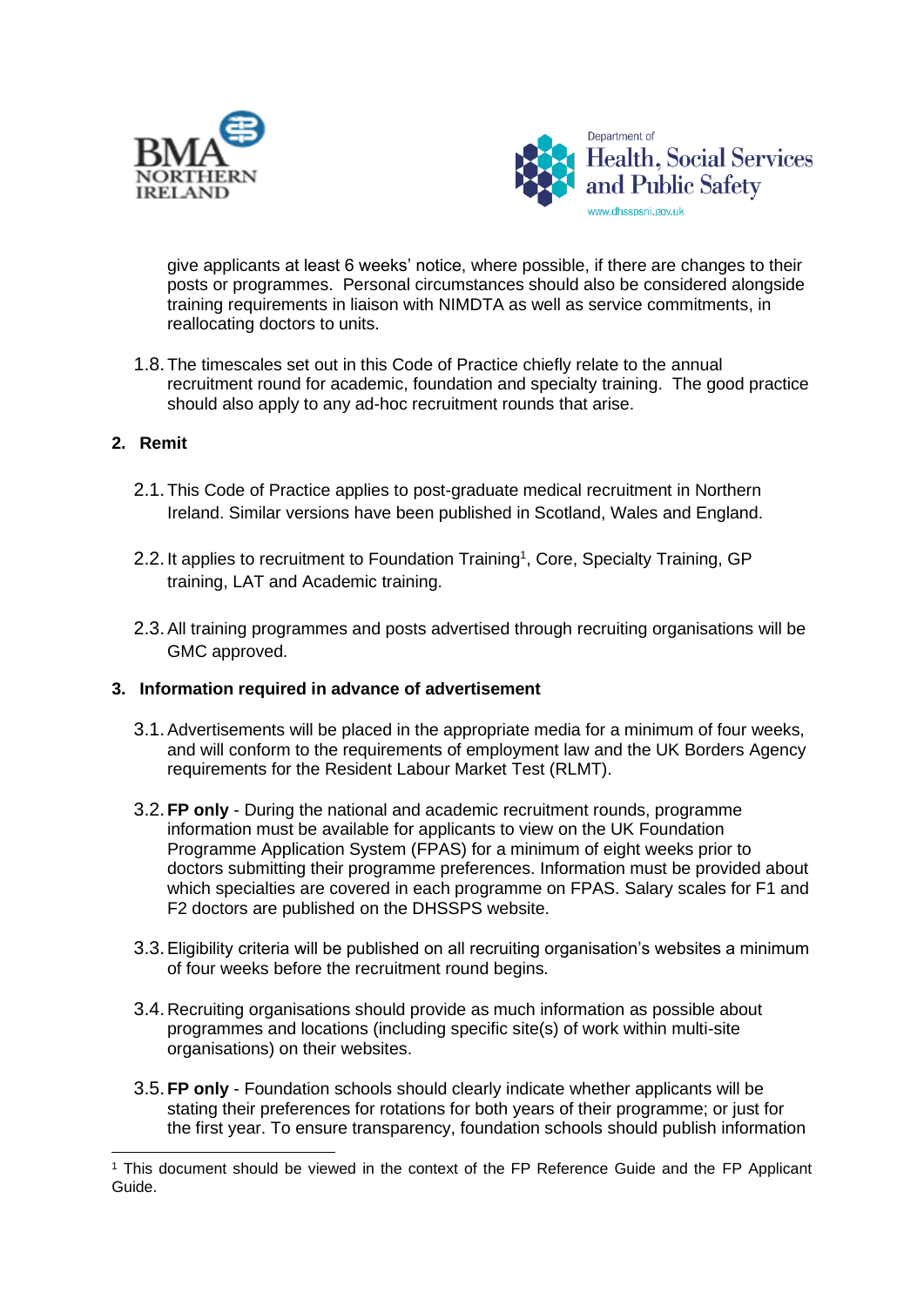



prior to the start of the recruitment round about how they will match applicants to programmes.

## **4. Training programme information: at time of advertisement**

4.1.Recruiting organisations' websites and application forms should set out the terms of business that will apply to the provision of services by the recruiting organisation in connection with the recruitment of doctors in training to training programmes and posts. This should state that the services provided by the recruiting organisation include a work-finding service for which there is no fee to the doctors in training, or to the employers in the NHS that engage them. It also needs to state that the recruiting organisation is authorised to act for employers in the NHS that are offering training posts as part of an approved junior doctor medical education and training programme, but is not authorised to enter into employment contracts with doctors in training on behalf of those employers.

## **Information to be available at the time of advertisement of recruiting organisation's training programmes.**

- 4.2.Doctors in training should be provided with information about the indicative numbers of posts, their grade and specialty, and where posts might be located within the programmes advertised<sup>2</sup>. The employer will have confirmed that it wishes the recruiting organisation to find doctors in training to fill each post. The published advertisement must include this information or provide a link to the relevant information on the recruiting organisation website. The advertisement must state:
	- Salary scale
	- The type of work
	- Information on likely locations for the programme including likely specific site(s) of work within a larger employing organisation where applicable
	- The qualifications and professional registration required.
- 4.3.The advertisement should include within the programme description or by links to relevant information:
	- all posts covered, including possible employers and locations
	- Start date
	- Professional registration requirements
	- Anticipated duration of programme

<sup>&</sup>lt;sup>2</sup> NB. Posts may be added or withdrawn from the programme during the life-cycle of the programme as service configurations change.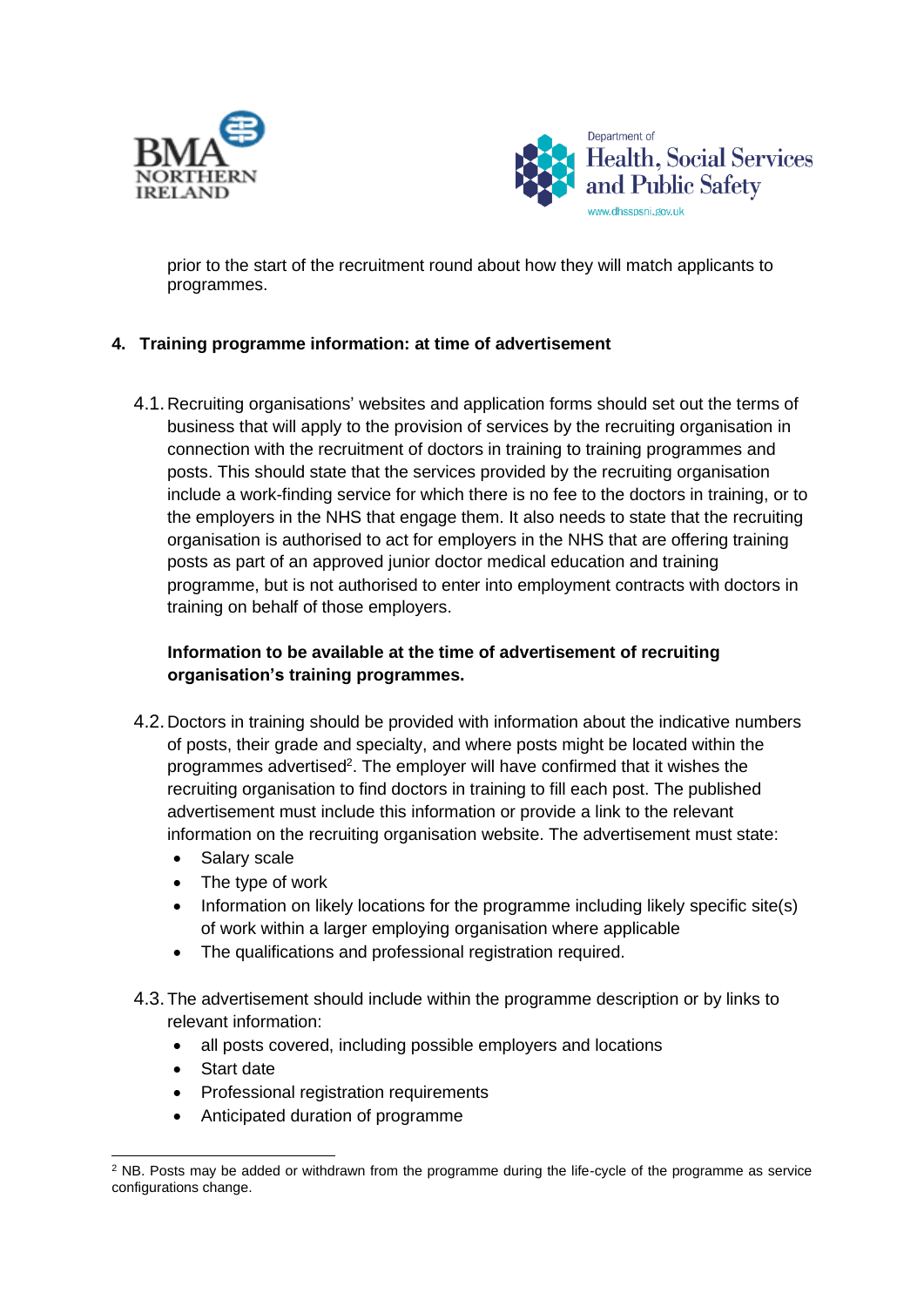



- Standard rotation details stating "Expected rotation arrangements for this programme are:"- then list the exceptions to these arrangements
- Recruiting organisation to include anticipated outcome subject to satisfactory progression ((e.g. Certificate of Completion of Training, completion of Core Training, Foundation Achievement of Competence Document)
- Basic pay indicated by reference to relevant national salary scales
- Travel and relocation expenses policy by reference to national terms and conditions<sup>3</sup> , with links to recruiting organisation websites where appropriate**.**

## **5. Training programme information: at time of training programme offer being made by the recruiting organisation or employing organisation if appropriate.**

- 5.1. Information relating to an individual doctor in training should not be shared between organisations without the doctor's knowledge and consent in line with the Data Protection Act (DPA). Where available, the recruiting organisation must pass the information outlined below to the doctor in training at the same time as an offer is made. It is the responsibility of the recruiting organisation to identify details of the first placement by providing to the doctor information obtained from the employer. A clear distinction must be made between the training programme offer and the contract of employment that would follow from the relevant employing organisation(s) or equivalent, when a recruiting organisation offers a specific training programme to the doctor in training.
- 5.2.When the recruiting organisation makes an offer of a training programme it should provide the following information:
	- Confirmation of information included in the advertisement
	- Confirmation of training programme details, location of the work (including on which specific site(s) within a multi-site employer)
	- Start date and likely duration of the period of the placement, and the likely duration of the training programme where applicable
	- Name of the position being filled and description of the rotational programme and job description where available
	- Expected outcome, subject to satisfactory progression, of the training programme (e.g. Certificate of Completion of Training, completion of Core Training, Foundation Achievement of Competence Document)
- 5.3.Information to be provided by the time of post allocation, subject to organisational changes that may occur:

<sup>3</sup>[http://www.nhsemployers.org](http://www.nhsemployers.org/payandcontracts/juniordoctorsdentistsgpreg/pages/juniordoctors-termsandconditions150908.aspx)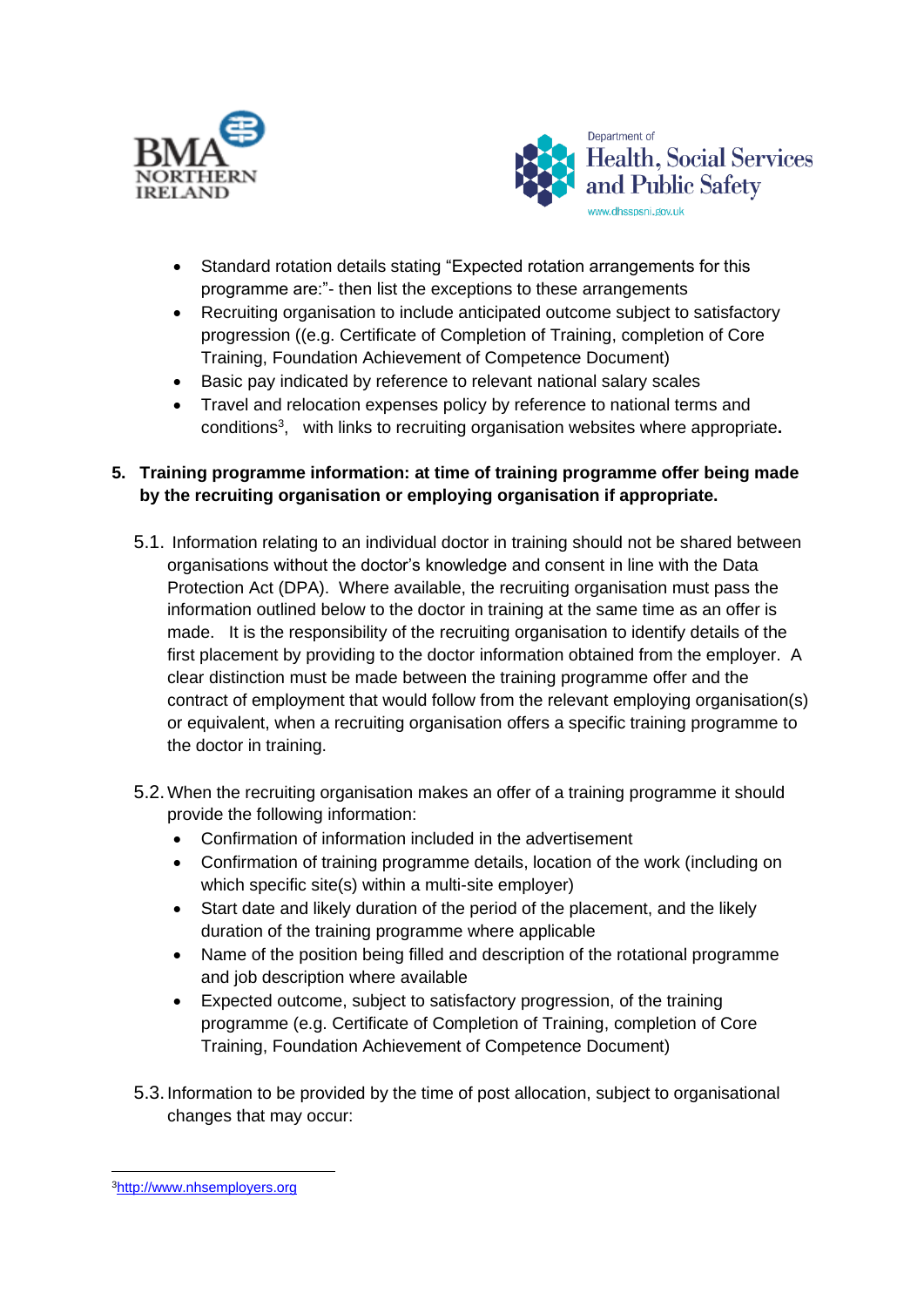



- The name of whom to contact in the event of any relevant information being missing or requiring clarification
- The hours to be worked
- The legal and contractual implications of working particular rotas or shifts
- The working pattern (e.g. the likely type of rota  $-$  full shift, partial shift, etc.)
- Health and Safety policy of the employing organisation and any specific known risks to the doctor's health and safety
- The qualifications/experience required
- Any expenses payable, with reference to the relevant local policy by reference to the employer's website
- Whether eligibility for certain benefits, including expenses, is dependent on duration of employment with an employer, with relevant links to the employer's website
- The minimum rate of pay (with reference to relevant national payscales) and any other applicable benefits
- The intervals at which the doctor will be paid by reference to national terms and conditions and the employer's website
- The notice period applicable by reference to national terms and conditions of employment
- Local policies on study leave, health and safety, disciplinary and grievance procedures, flexible training, childcare, and information on staff benefits schemes (e.g. cycle-to-work schemes) by reference to the employer's website
- Specific specialty departmental information/introduction where this has been provided by the employer or by reference to the employer's website
- If payment of London Weighting or other recruitment incentive is applicable the current rate should be given
- Details of pre-employment checks required by reference to NHS employment check standards and the employer's website
- Details on the recruiting organisation's management of training programmes, policy on taking time out of programme and flexible training

# **6. Employment information: Information provision at the time of conditional employment offer**

6.1.Once the recruiting organisation has made a training programme offer, and general information has been provided, it must then introduce the work seeker to the employer. Further information must be provided by the employer about the specific post being offered. This will normally be done within a minimum of 6 weeks prior to the start of the first post within a rotation with the aim to deliver this within 8 weeks. Where the offered programme comprises several posts, the information will cover the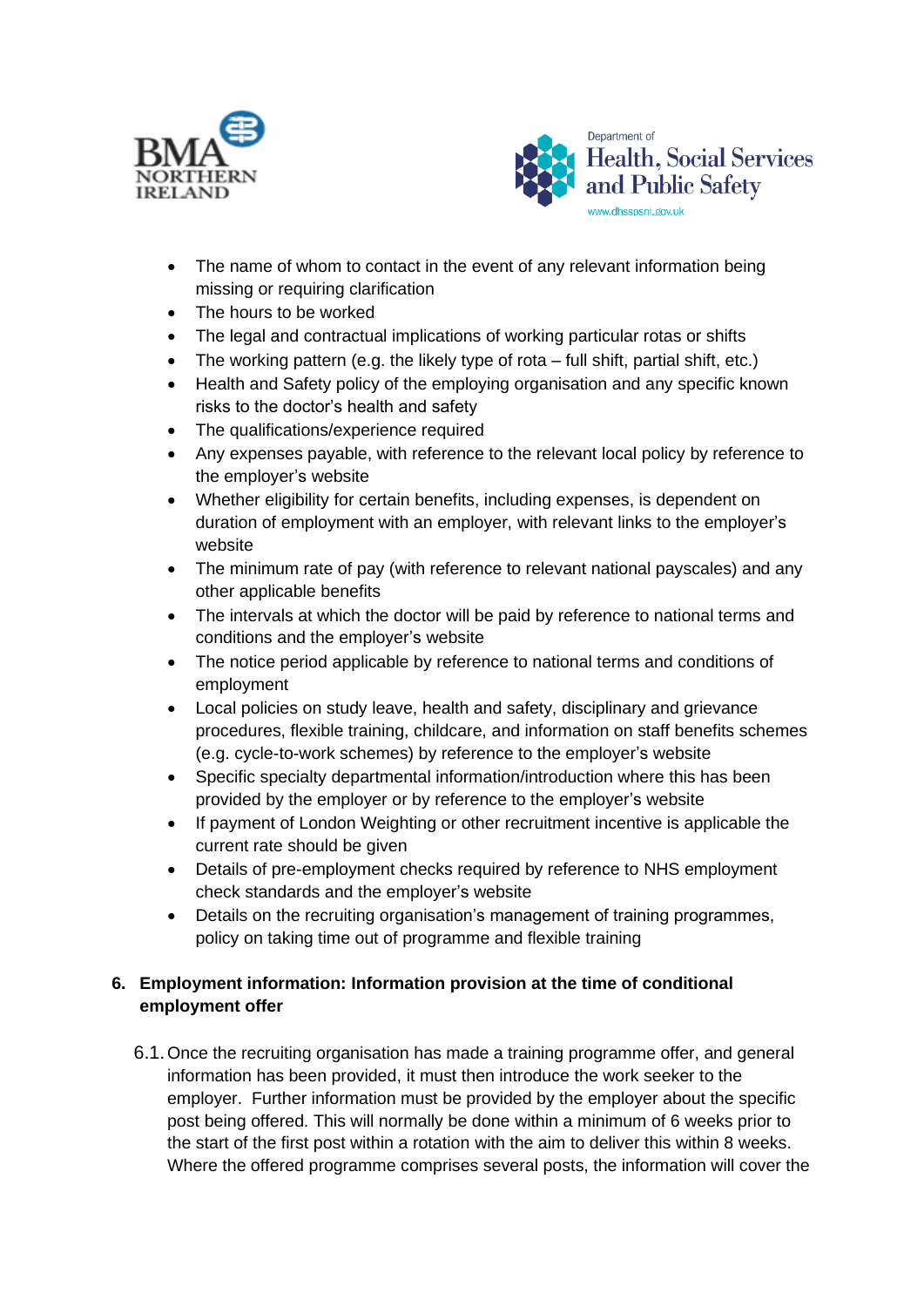



first post within a rotation. Information on later posts will be provided as indicated in section 4.

- The name of whom to contact in the event of any relevant information being missing or requiring clarification
- Location of hospital(s) or work location(s) (particularly information on which site(s) within a multi-site institution)
- Duration of post
- Hours this should include hours per week on average, pattern of work and duty hours including out of hours rota.
- Basic pay indicated by reference to relevant national salary scales
- Any specific pay supplement
- London weighting or other recruitment incentive, specifying the amount if applicable
- Pension arrangements
- Annual leave rules and entitlement and any statutory days
- Sick pay arrangements with reference to national terms and conditions
- Notice period
- Study leave arrangements
- Travel expenses (the local employer's policy must be provided)
- Subsistence expenses (ditto)
- Relocation expenses (ditto) except where these are handled by the recruiting organisation – in these cases, this information should be provided at programme offer stage
- Requirements of local pre-employment procedures and checks
- Professional registration requirements
- Health and safety local policies
- Proposed deductions from salary (e.g. mess fees)
- Details of educational supervisor and clinical supervisor
- Any details pertaining to requirements for accommodation/residence
- Induction arrangements for new starters
- 6.2.The doctor in training should receive a minimum of six weeks notice of the actual rota to be worked.
- 6.3.A statement of particulars and employment contract should be issued to the doctor at the start of the post. If the contract is not available on the start date, this must be provided no later than eight weeks after starting in post.

## **7. Employment information: Information provision at each subsequent rotation**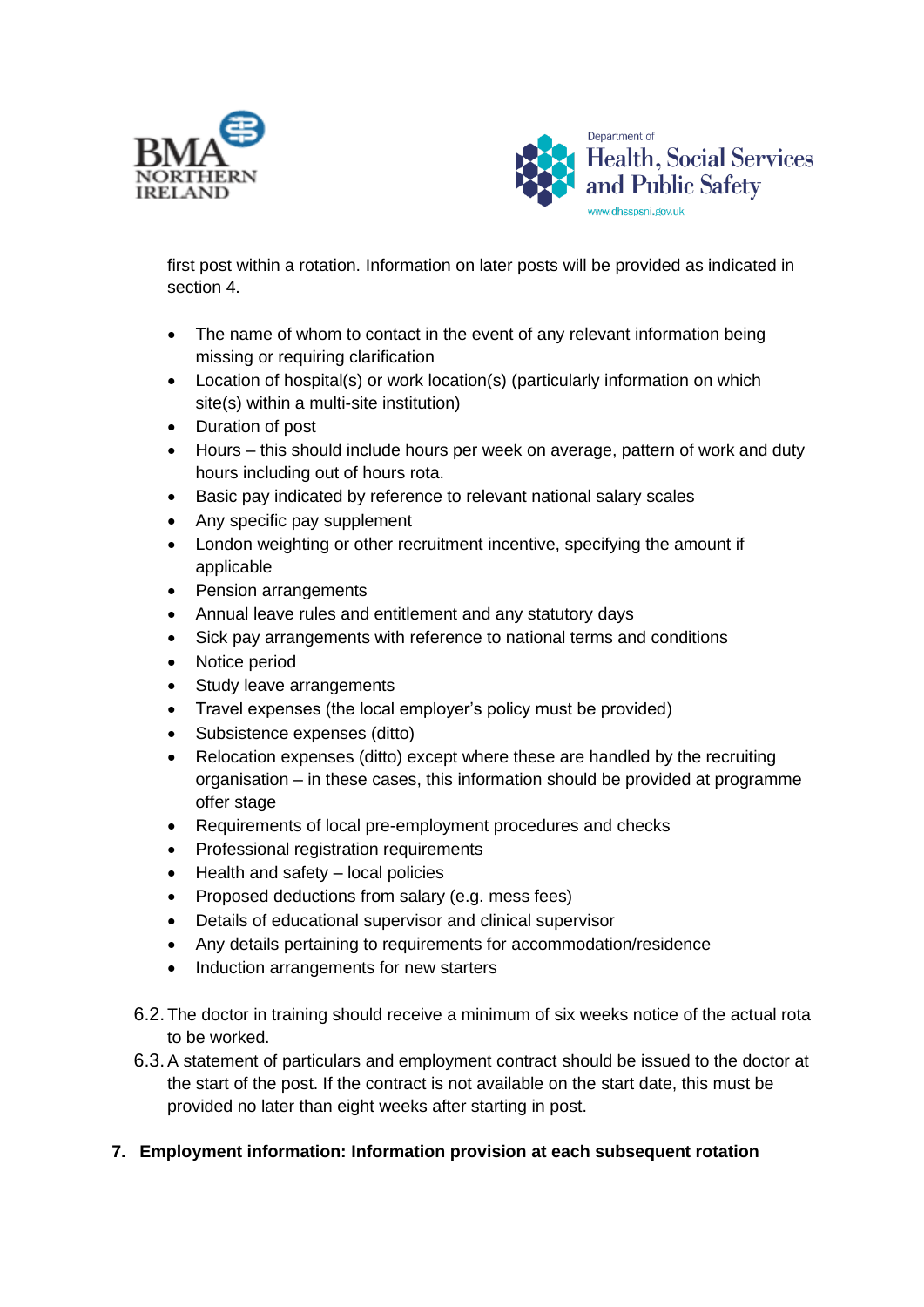



- 7.1.Responsibility for providing doctors in training and employers with details of future placements within training programmes lies with the recruiting organisation. This information should normally be provided at least 8 weeks before the doctor in training moves/rotates, and the recruiting organisation should aspire to provide this at least 12 weeks before. Where this is not possible the doctor in training and employer should be informed of the reason and when the information is likely to be available. The minimum information to be provided on the next placement should include:
	- 1. Name and level of training programme post<sup>4</sup>
	- 2. Name of next employer
	- 3. Location of hospital(s)/work location(s) (particularly information on which site(s) within a multi-site institution)
	- 4. Start date
	- 5. Duration of post
- 7.2.Prior to starting in post the doctor in training should receive the same level of information that they receive at the time they accepted the initial employment offer (sections 4 and 5 above). This may not be available 12 weeks in advance of starting the post but information in addition to the minimum outlined above should normally be provided six weeks in advance.

# **8. Retention of records**

8.1.Sufficient records of the recruitment process should be kept by the recruiting organisation in line with current employment agency regulations in order to deal with any complaints and queries. For successful applications from doctors in training, it is recommended that the recruiting organisation should keep these records for at least the duration of the training programme.

## **9. Resolving complaints about the provision of information**

- 9.1.If an applicant or post holder has a complaint about the provision of information under this Code of Practice they should raise this in the first instance with the recruiting organisation or employer as appropriate with a view to resolving the difficulty informally.
- 9.2.If the complaint is not resolved then the existing dispute resolution processes of the recruiting organisation or the grievance procedures of the employer should be used, which should adhere to the principles set out below.

<sup>4</sup> 'Placement' not post in Scotland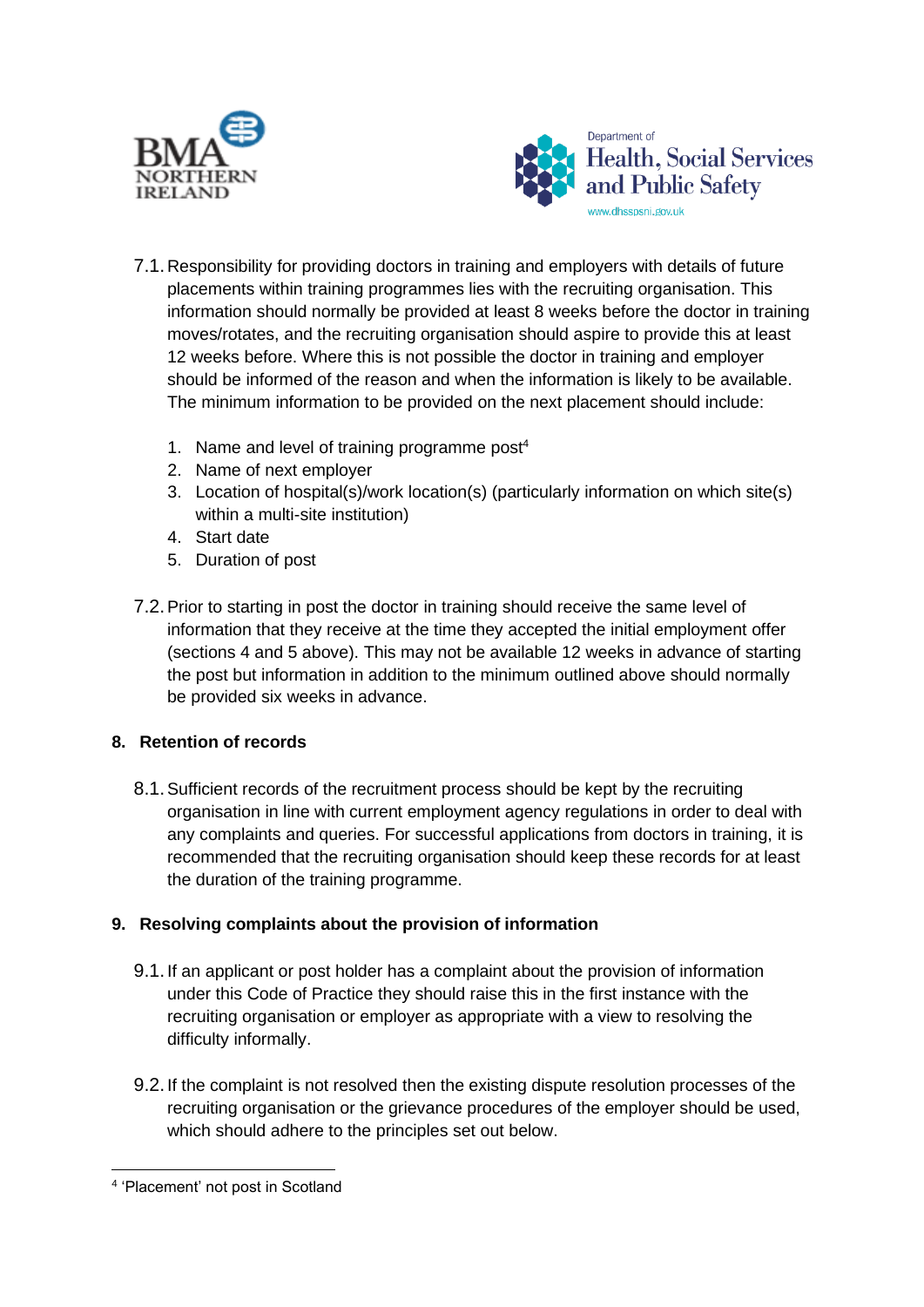



#### **Introduction**

- 9.3.The complaints procedure aims to be fair, transparent and free from discrimination.
- 9.4.The privacy and confidentiality of complainants will be respected, balanced with the need for an open and fair investigation and for the outcome of the investigation to be reported appropriately. Complaints may need to be shared with others who have been involved with the Code of Practice process, e.g. the staff of the recruiting organisation or lead employing organisation.
- 9.5.An effective complaints resolution process needs to encompass provision for an appropriate remedy, where errors or failings have occurred. For this reason, full details and appropriate evidence need to be provided when making a complaint.

#### **Principles**

- 9.6.Recruiting organisations and employers should clearly advise doctors whom to approach if they are not provided with all of the necessary information under the Code of Practice. The doctor should make a request for information in the first instance with the recruiting organisation or employer with a view to avoiding a formal complaint.
- 9.7.Any requests from the doctor to the recruiting organisation or employer for information in relation to the advertised post, as set out in the Code of Practice, should be dealt with and the information provided to the doctor **within two working days**.
- 9.8.If the information requested cannot be provided then the recruiting organisation or employer must communicate the specific reason for this to the doctor with a clear timescale as to when this information **will** be provided and a sufficient explanation as to why it cannot be provided within two working days.
- 9.9.If information is not provided to the doctor and a formal complaint is made, this should be handled by a different member of recruiting organisation staff to the member of staff who dealt with the original information request.

## **Grounds for making a complaint**

9.10. That the agreed standards in the Code of Practice have not been met.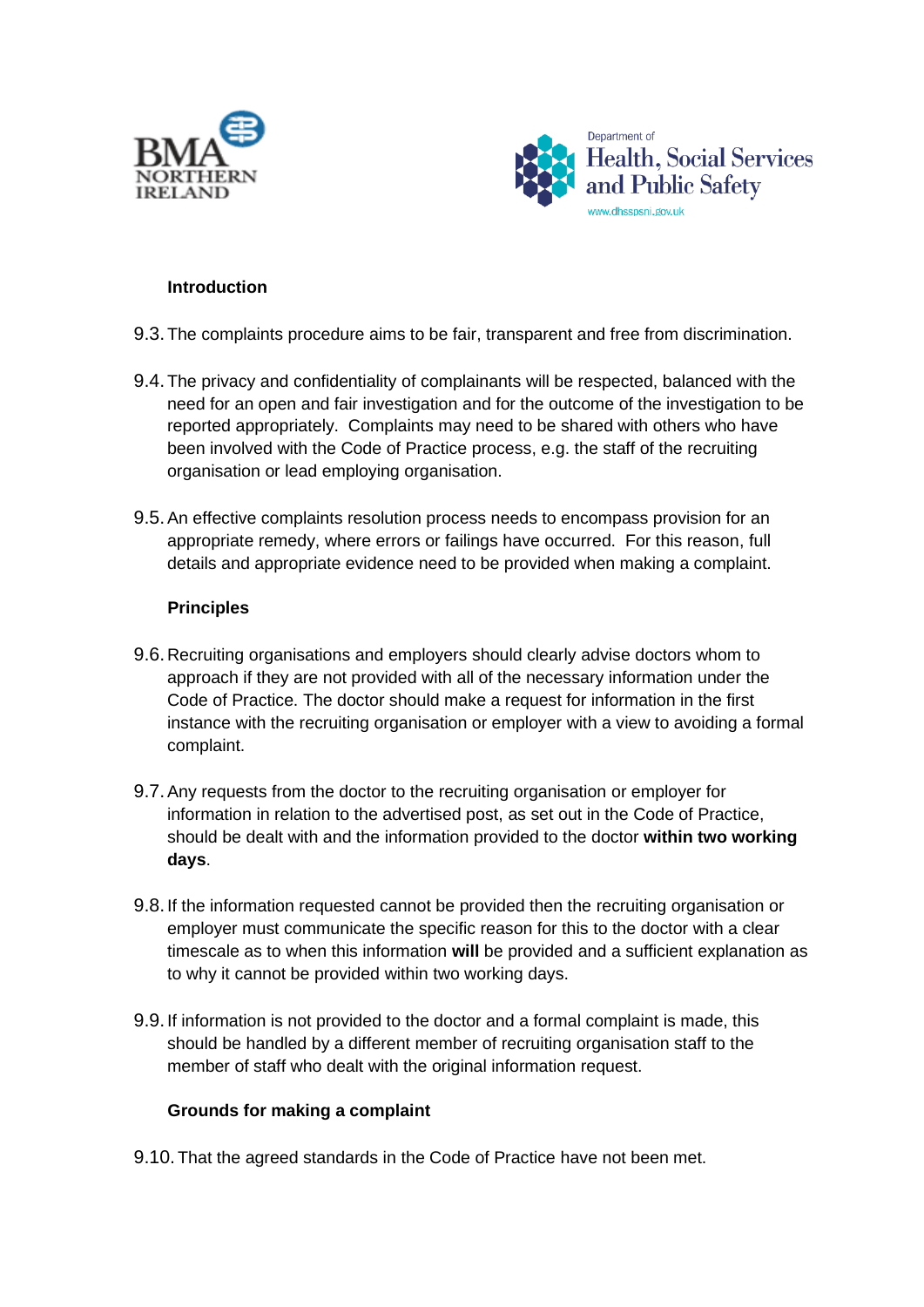



9.11. That the doctor does not feel that sufficient reasons have been given for not complying with the Code.

# **10. Doctor in training responsibilities and actions**

- 10.1. The GMC's *Good Medical Practice* guidance applies to doctors in training.
- 10.2. In relation to the pursuit of any application or offer of training programme or any associated contract of employment, a doctor in training agrees:
	- to ensure that up-to-date contact details by e-mail and telephone are available to the recruiting organisation at all times
	- to forward contact details to the employer associated with an accepted offer of a training programme placement (in rotational posts the first employer, and subsequent employers as part of the rotation)
	- to respond **within two working days** to requests from the recruiting organisation or employing organisation for outstanding information needed to confirm a training programme offer, e.g. certificates/immigration documentation, etc. If the information requested cannot be provided to the recruiting organisation or employing organisation the doctor must communicate the specific reason for this with a clear timescale as to when this information **will** be provided and a sufficient explanation as to why it cannot be provided within two working days.
	- Failure to produce evidence required may result in the training programme offer being withdrawn.
	- if they have previously accepted an offer and then subsequently accept another offer, to inform by email the recruiting organisation who made the first offer of their changed intentions, within 24 hours of accepting the other post, and if applicable to give the required contractual notice
	- to fully complete and promptly return requested pre-employment checking information, if necessary with an explanation of any omissions and when the information will be available, and to provide the rest of the information when required
	- to complete and return any occupational health forms
	- to complete and return any Criminal Record Bureau (or equivalent) forms
	- to give appropriate notice, as given in local recruiting organisation arrangements, of any decision to leave a programme for any reason, to both the recruiting organisation and employer(s) concerned, and to continue working and training for any notice period within the contract of employment and/or training
	- to bring to the attention of the recruiting organisation and the prospective new employer (if known) any material circumstances that might affect their ability to take up particular posts within training programmes as soon as is appropriate and practicable after such circumstances are known.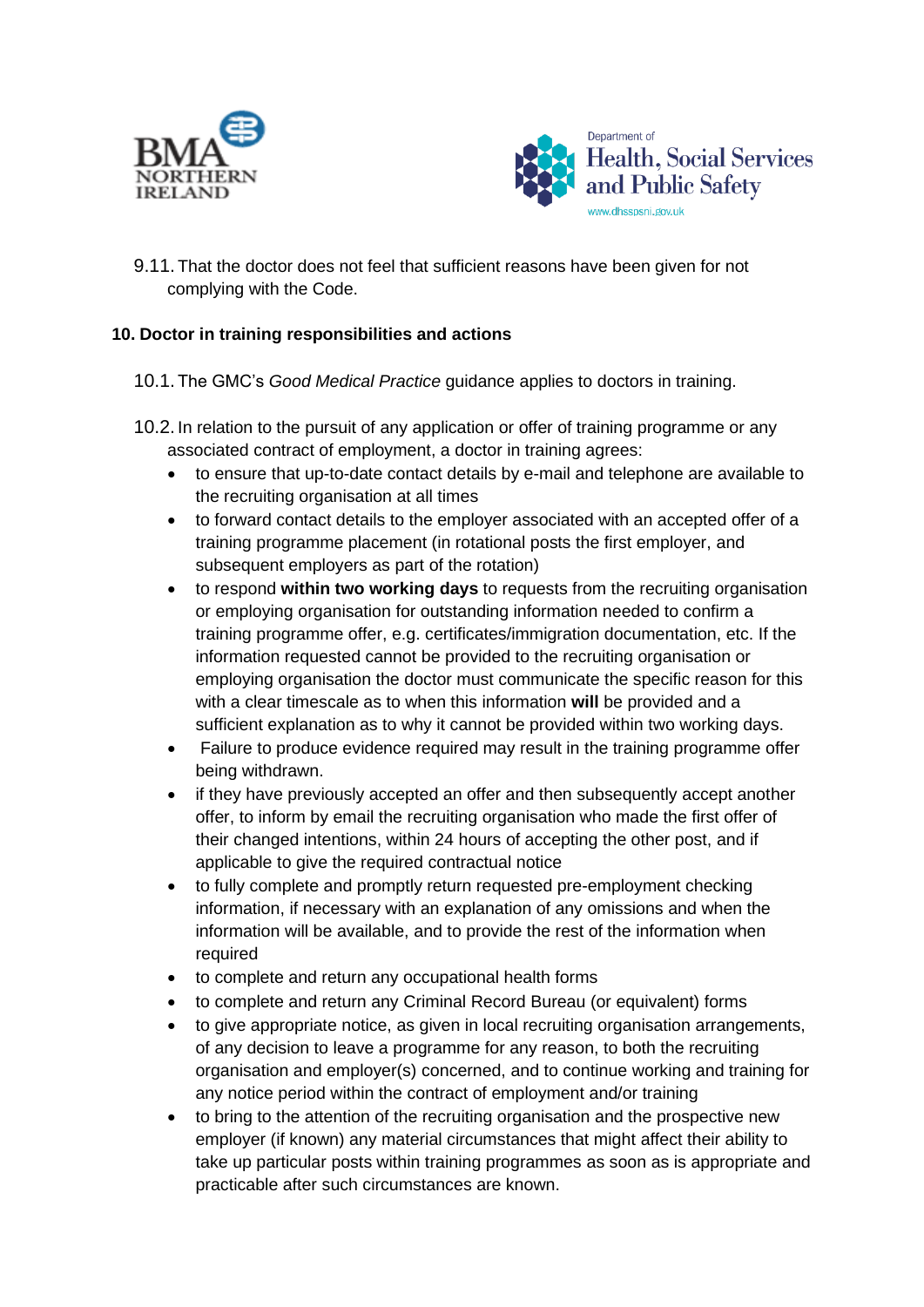



10.3. Failure to meet these requirements on the part of a doctor in training may lead to the withdrawal of an offer of employment.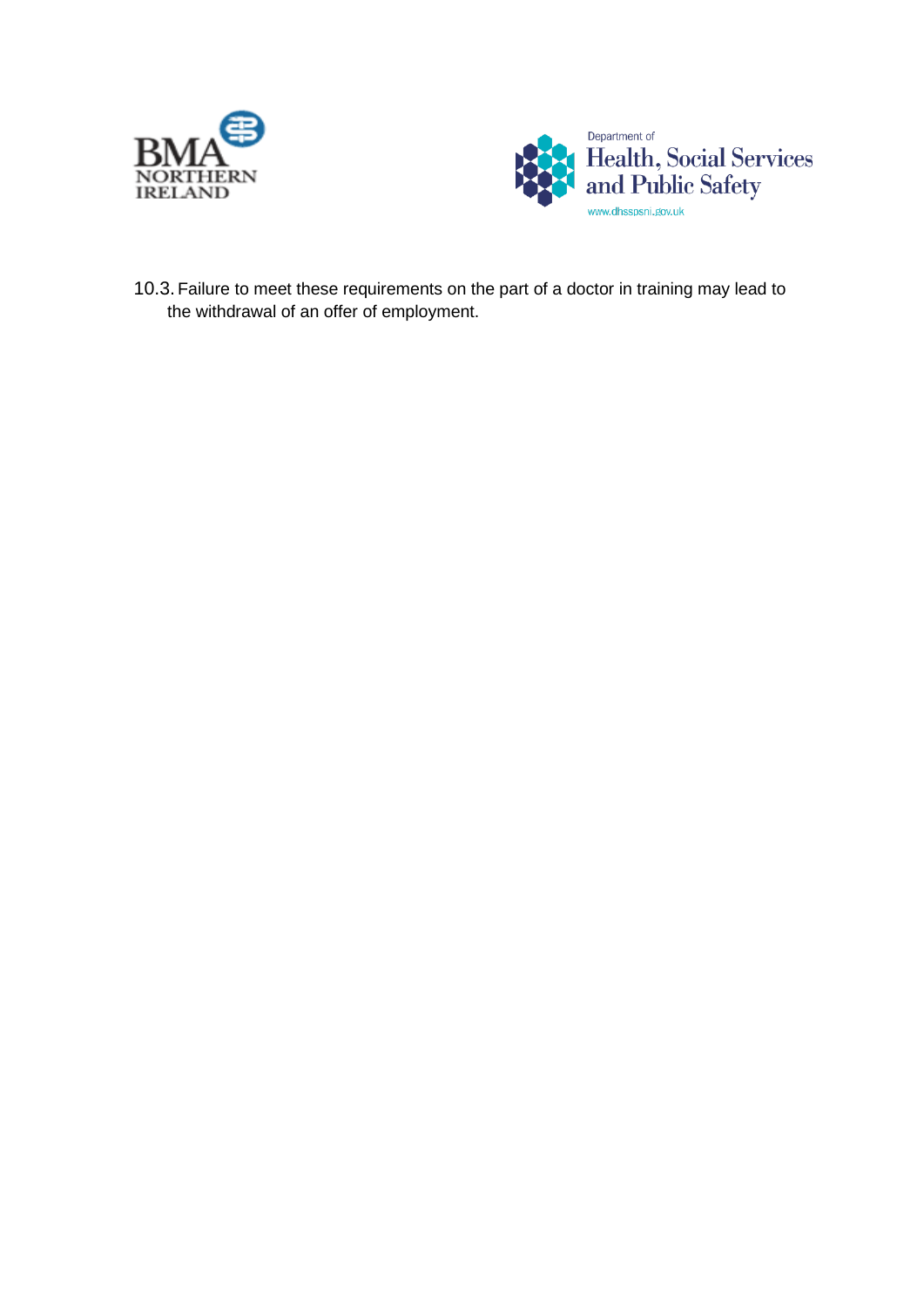



**Definitions** (in line with the Gold Guide 2010)

**CCT Certificate of Completion of Training**. Awarded after successful completion of a specialty training programme, all of which has been prospectively approved by the GMC (or its predecessor body, PMETB)

**CEGPR Certificate of Eligibility for General Practice Registration.** Awarded after an applicant has successful applied to have their training, qualifications and experience assessed against the requirements for the CCT in General Practice.

**CESR Certificate of Eligibility for Specialist Registration**. Awarded after an applicant has successfully applied to have their training, qualifications and experience assessed against the requirements for the CCT in which they have undertaken training (as this is a guide for those in UK training, reference has not been made to those applying in a non CCT specialty; for details of this evaluation please refer to the GMC website).

**CESR(CP) CEGPR(CP) Certificate of Eligibility for Specialist or General Practice Registration.** An application process for the award of the CESR or CEGPR through the Combined Programme route. It is for trainees who have a combination of training in a GMC approved programme to successful completion, and training and/or experience prior to appointment in posts which were not GMC approved. See GMC website for further information.

**Clinical Supervisor** A trainer who is selected and appropriately trained to be responsible for overseeing a specified trainee's clinical work and for providing constructive feedback during a training placement. Some training schemes appoint an Educational Supervisor for each placement. The roles of Clinical and Educational Supervisor may then be merged.

**Competences** The skills that doctors need (after *The New Doctor, transitional edition, 2005*).

**COPMeD Conference of Postgraduate Medical Deans in the UK**. COPMeD provides a forum in which Deanery members can meet to discuss current issues, share best practice and agree a consistent and equitable approach to training in all deaneries. It acts as a focal point for contact between the Postgraduate Medical Deans and other organisations, e.g. Medical Royal Colleges, GMC, BMA, MRC, AoMRC and the Department of Health.

**Core Training** Core training is the first stage of uncoupled specialty training.

**Doctors in training** – this term will be applied throughout the Code to all applicants applying for Postgraduate medical training posts/programmes as referred to in this Code of Practice.

**FACD 5.2** Foundation Achievement of Competence Document.

**Foundation Programme** The first two years of postgraduate training following graduation from medical school in the UK. The first year (F1) leads to full registration with the GMC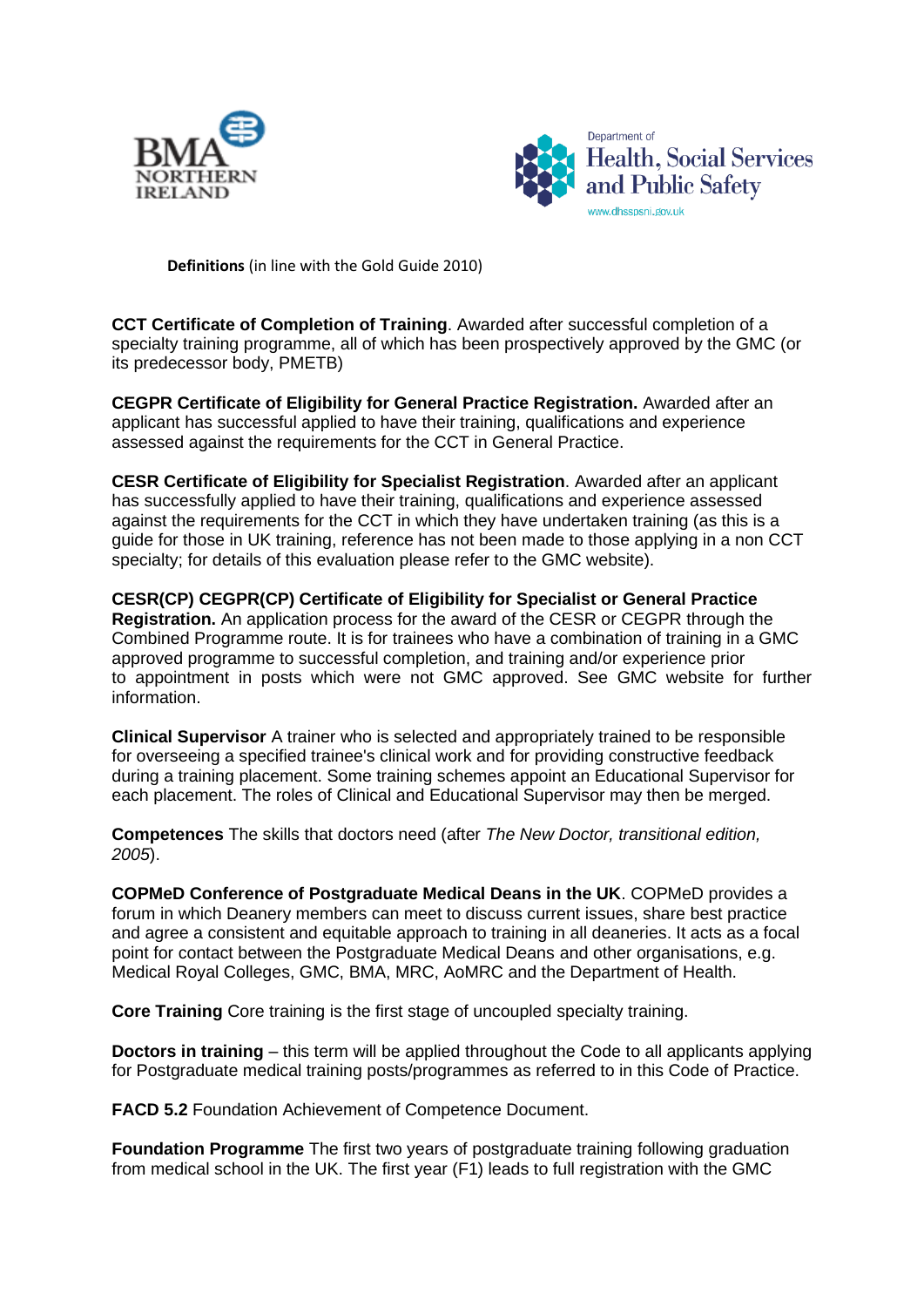



whilst the successful completion of the two year programme enables the trainee to apply for specialty training programmes.

**GMC General Medical Council**. The purpose of the General Medical Council (GMC) is to protect, promote and maintain the health and safety of the public by ensuring proper standards in the practice of medicine. The law gives the GMC four main functions under the *Medical Act 2003:*

- keeping up-to-date registers of qualified doctors
- fostering good medical practice
- promoting high standards of medical education
- Dealing firmly and fairly with doctors whose fitness to practise is in doubt.

**Programme** A managed educational experience. As defined by the GMC, "A programme is a formal alignment or rotation of posts which together comprise a programme of training in a given specialty or subspecialty. A programme may either deliver the totality of the curriculum through linked stages in an entirety to CCT, or the programme may deliver different component elements of the approved curriculum." The GMC approves programmes of training in all specialties, including general practice, which are based on a particular geographical area (which could cover one or more recruiting organisations). They are managed by a training programme director (TPD) or their equivalent. A programme is not a personal programme undertaken by a particular trainee."

**Recruiting organisation** The term used to describe the organisation undertaking recruitment for postgraduate medical training. This covers deaneries, foundation schools, the UKFPO, GP NRO, and lead recruiting trusts.

**Run-through training** The term used to describe the structure of specialty training introduced in August 2007 in which trainees are competitively selected into specialty training curricula which cover both the early and more advanced years of specialty training. Once selected into a run-through specialty training programme, a trainee will be able to complete specialty training in the broad specialty group or specialty, subject to progress. From 6 August 2008, some specialties have moved away from this model (see uncoupled training), whilst others have continued with it.

**Specialt***y* **training** The designation of training after completion of the Foundation Programme, applying to trainees who have entered this training from August 2007 to undertake a specialty training programme formerly approved by PMETB and, from April 2010, by the GMC. As distinct from special*ist* training, which applies to trainees appointed before August 2007.

**Training Programme Directors (TPDs)**. The GMC requires that training programmes are led by TPDs (or their equivalent). TPDs have responsibility for managing specialty training programmes. Please refer to Section 4 for further information.

**Uncoupled training** Uncoupling means building in a formal opportunity after ST2/CT2 (or ST3/CT3 in the case of specialties where core training is three years) to change direction or make a more focused career choice in the light of greater experience. It means adding a